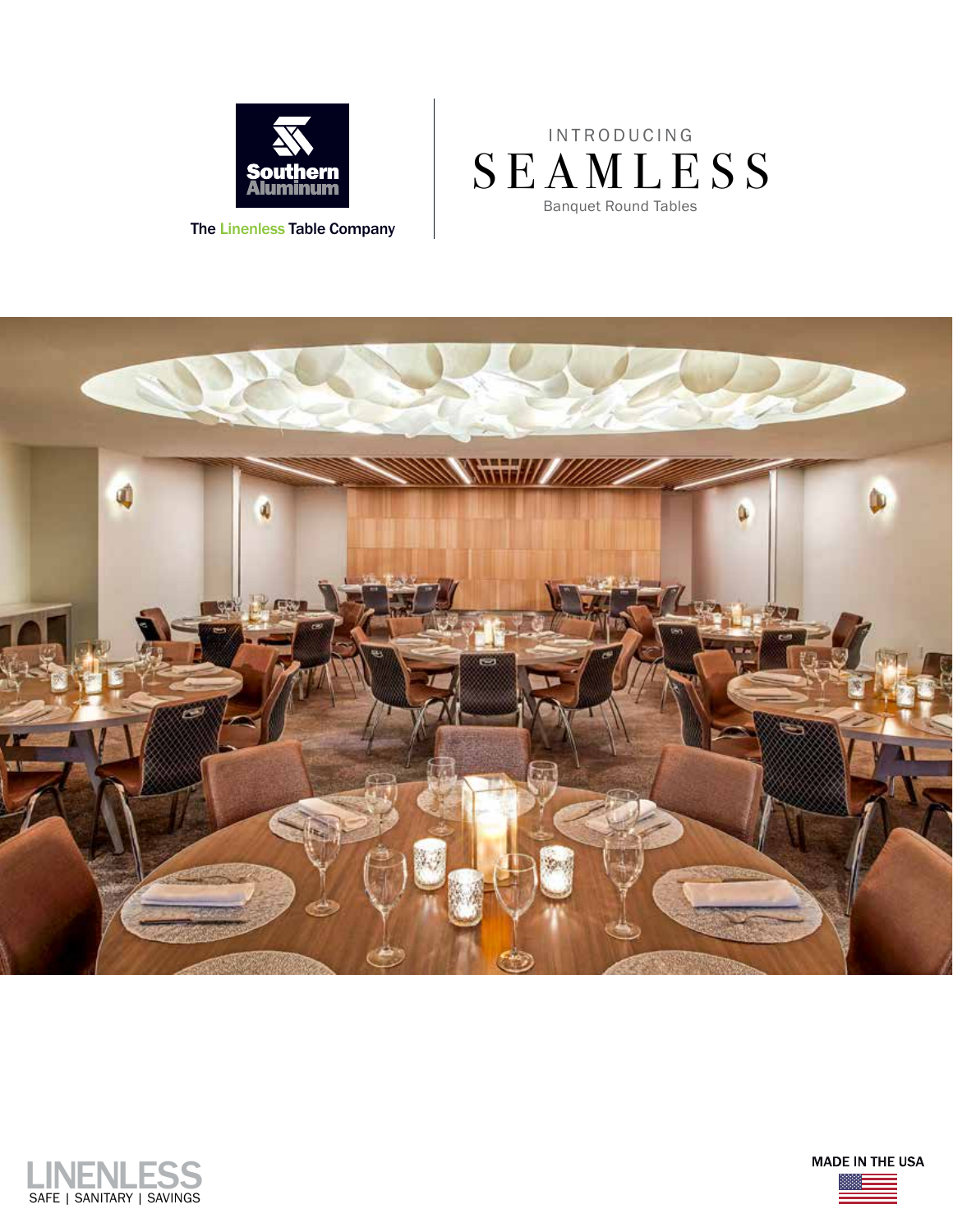



# SEAMLESS SETTINGS

Set the scene with Southern Aluminum's seamless banquet round and oval tables. Our linenless round tables provide a stylish, safe, and sanitary surface for all of your banquets and events. The modern, yet timeless, structure of the A-leg design captures the mood of the posh banquet space. The seamless, linenless characteristics of our round tables provide a powerful peace-of-mind taking only seconds to sanitize, eliminating the need to launder linens between use saving both time and money.

### **FEATURES**



Diminishes the appearance of scratches









Contemporary table legs with quicker, quieter, and easier hinge design. Available in a variety of color finishes

CONTEMPORARY LEG STYLE



Specially designed table cart to store and move your tables

### EASY MOBILITY

| Round Tables<br>60" Round | # Model<br>D60RFVAL |
|---------------------------|---------------------|
| 66" Round                 | D66RFVAL            |
| 72" Round                 | D72RFVAL            |
|                           |                     |
| Oval Tables               | # Model             |
| 48" x 84"                 | DOV4884FVAL         |
| 60" x 96"                 | DOV6096FVAL         |



Tabletop finished with a single sheet of high pressure laminate to eliminate seam SEAMLESS APPEAL

*<i>i*Design